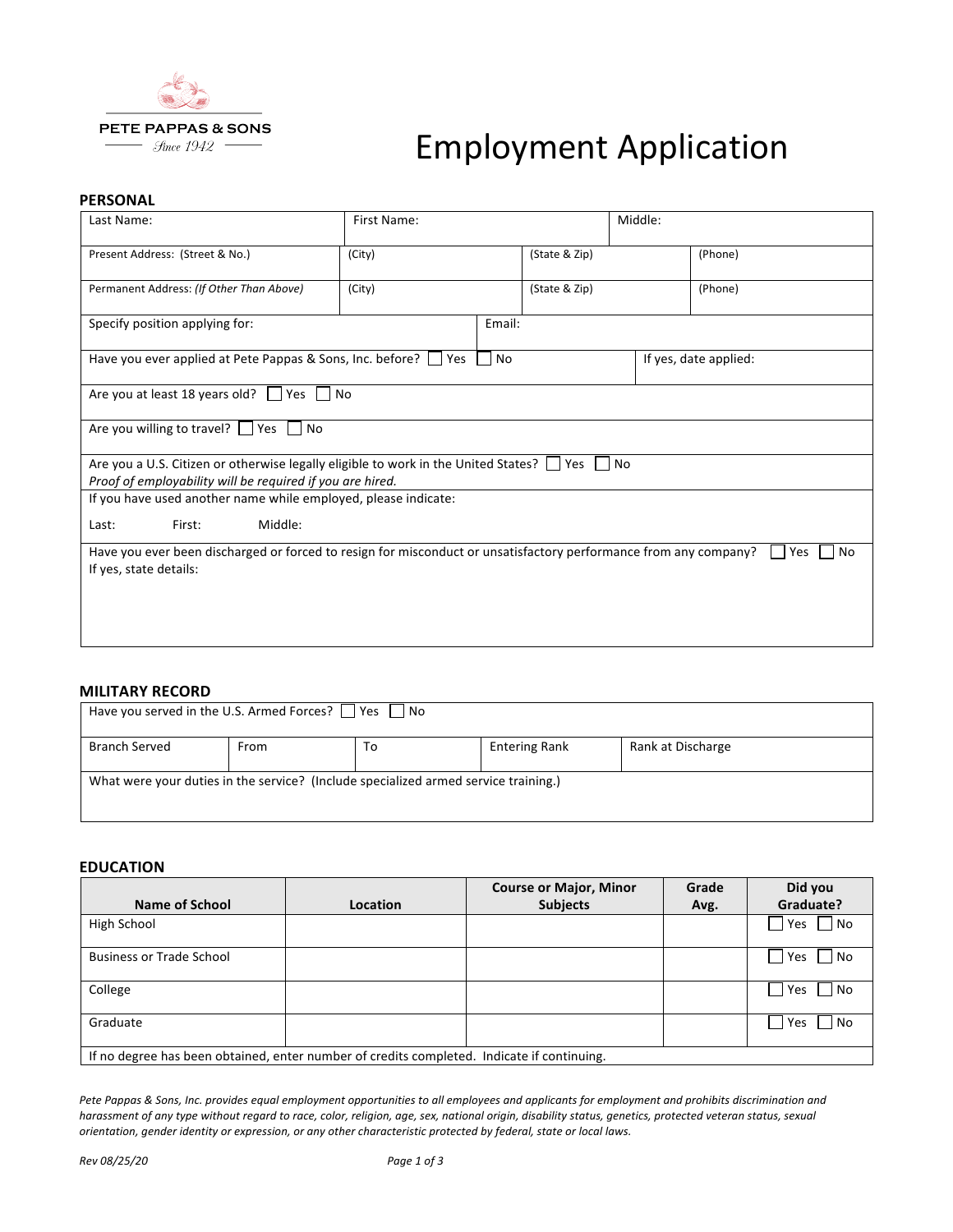

# **Employment Application**

## **PREVIOUS EMPLOYMENT**

Give complete employment record-starting with present or last employer-include reason for lapses if any.

| We will not contact your current employer in any event for reference checks. |         |           |                                         |                                         |                 |  |
|------------------------------------------------------------------------------|---------|-----------|-----------------------------------------|-----------------------------------------|-----------------|--|
| Name of Employer/Type of Business:                                           |         | Address:  |                                         |                                         | Period Employed |  |
|                                                                              | Phone:  |           |                                         | From: Mo/Yr                             | To: Mo/Yr       |  |
| Reason for Leaving:                                                          |         |           |                                         |                                         |                 |  |
| Description of Duties:                                                       |         |           |                                         |                                         |                 |  |
| Your Job Title:                                                              |         |           |                                         | Name and Title of Immediate Supervisor: |                 |  |
| Name of Employer/Type of Business:                                           |         | Address:  |                                         |                                         | Period Employed |  |
|                                                                              |         |           |                                         |                                         | To: Mo/Yr       |  |
|                                                                              |         | Phone:    |                                         | From: Mo/Yr                             |                 |  |
| Reason for Leaving:                                                          |         |           |                                         |                                         |                 |  |
| <b>Description of Duties:</b>                                                |         |           |                                         |                                         |                 |  |
| Your Job Title:                                                              |         |           | Name and Title of Immediate Supervisor: |                                         |                 |  |
|                                                                              |         |           |                                         |                                         |                 |  |
| Name of Employer/Type of Business:                                           |         | Address:  |                                         |                                         | Period Employed |  |
|                                                                              |         | Phone:    |                                         | From: Mo/Yr                             | To: Mo/Yr       |  |
| Reason for Leaving:                                                          |         |           |                                         |                                         |                 |  |
| Description of Duties:                                                       |         |           |                                         |                                         |                 |  |
| Your Job Title:                                                              |         |           | Name and Title of Immediate Supervisor: |                                         |                 |  |
|                                                                              |         |           |                                         |                                         |                 |  |
| <b>Other Employers</b>                                                       | Address | Job Title |                                         | From: Mo. / Yr.                         | To: Mo. / Yr.   |  |
|                                                                              |         |           |                                         |                                         |                 |  |
|                                                                              |         |           |                                         |                                         |                 |  |
| If now employed, why do you desire to change?                                |         |           |                                         |                                         |                 |  |
|                                                                              |         |           |                                         |                                         |                 |  |
|                                                                              |         |           |                                         |                                         |                 |  |

### **GENERAL**

Are you available to work nights? \_\_\_\_Yes \_\_\_\_ No Are you available to work weekends? \_\_\_ Yes \_\_\_\_ No

Pete Pappas & Sons, Inc. provides equal employment opportunities to all employees and applicants for employment and prohibits discrimination and harassment of any type without regard to race, color, religion, age, sex, national origin, disability status, genetics, protected veteran status, sexual *orientation, gender identity or expression, or any other characteristic protected by federal, state or local laws.*